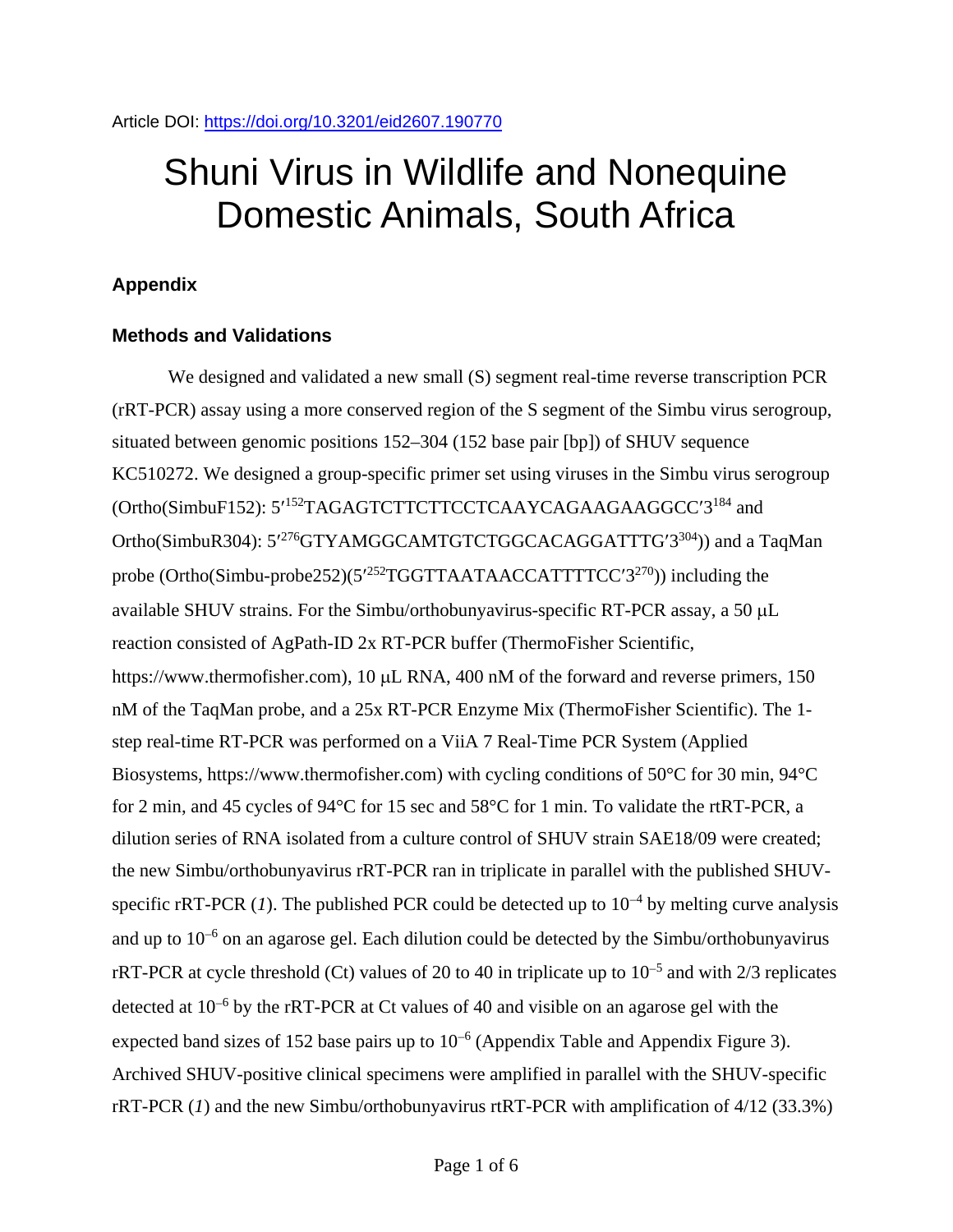samples with the SHUV specific rRT-PCR compared to 8/12 (66.7%) samples amplifying with the new Simbu/orthobunyavirus rtRT-PCR. This is likely the result of RNA degradation in the archived specimens with the new PCR being able to detect shorter fragments than the original PCR. Of a blinded panel of archived SHUV strains that could be detected with the SHUV nested rtRT-PCR (1), all could be detected by the Simbu/orthobunyavirus rRT-PCR, whereas no other arboviruses (WNV, MIDV, Sindbis, or Wesselsbron virus) could be detected. Three SHUV strains that could not be detected by the SHUV-specific PCR (*1*) was also detected in horses (reported elsewhere).

We edited and analyzed sequencing data using CLC Main Workbench 8 (https://www.qiagenbioinformatics.com). Multiple sequence alignments were done using multiple alignment using fast Fourier transform (MAFFT), v7

(http://mafft.cbrc.jp/alignment/server/index.html), and Mega 6.06 (Molecular Evolutionary Genetics Analysis software*,* https://www.megasoftware.net) was used to assemble concatenated sequences. Reference sequences from the Simbu serogroup were selected based on the gene segment and downloaded from GenBank. The best-fit model was estimated using jModelTest, v2.1.4 (https://github.com/ddarriba/jmodeltest2) and used to construct maximum likelihood trees using RAxML (https://cme.h-its.org/exelixis/web/software/raxml) with AutoMRE function. Bayesian analysis was performed in MrBayes version 3 (https://cme.h-

its.org/exelixis/web/software/mrbayes). MrBayes 3 was used for Bayesian inference running 4 cold chains for 10,000,000 iterations, saving every 1000th tree. The bootstrap support of the maximum likelihood analysis for a concatenated (nucleotides  $[nt] = 490$ ) phylogram of the "long" (nt = 338) (genomic position 305–643) and "short" (nt = 152) (genomic position 152– 304) sequences was calculated from 650 replicates using the autoMRE bootstepping criterion in RaxML. GTR+G were applied to a partitioned dataset with bootstraps (bs) >60 viewed as supportive of the clustering (Figure 2). HKY+G and TIM2+G models were respectively applied to 2 unlinked partitions. All posterior probabilities (pb) >0.8 were viewed as strong support (Figure 2). Tracer v1.6 was employed for assessing distribution and effective sample size. Effective sample size (ESS) value was >>200. The number of nucleotide differences between sequences was determined using p-distance analysis with 1000 bootstrap replicates in MEGA 6.06. All SHUV nucleotide sequences >200 nt were submitted to GenBank prior to the study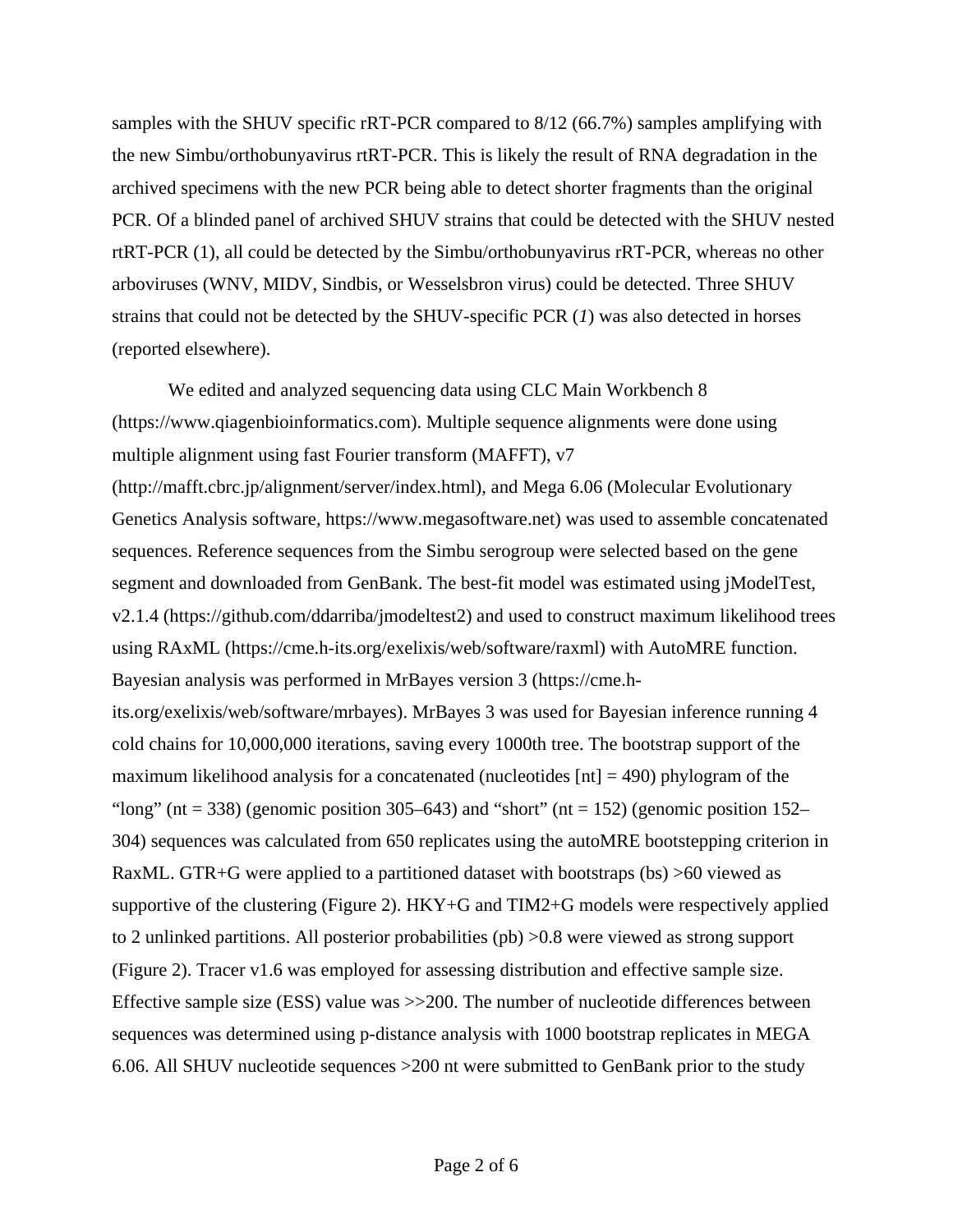(JQ726395–JQ726398 and MK114084–MK114086). Virus isolation was also attempted on positive tissue specimens, but it was not successful.

To perform the eb-ELISA, microtiter plates (CELLSTAR, Greiner Bio-One, Frickenhausen, Germany) were coated with 100 µL of a 1:100 dilution of SHUV-specific cell lysate antigen diluted in carbonate–bicarbonate buffer. SHUV antigen were produced using detergent basic buffer extraction of infected cell culture with reference strain SAE18/09 (*2,3*). Vero cells in 175 cm<sup>2</sup> flasks were infected and cultured until 80.0% cytopathic effects were observed. The cell suspension was clarified by centrifugation at  $10,000 \times g$  for 10 minutes at 4<sup>o</sup>C to pellet the cells. Cells were then washed in 0.01 M borate buffer saline (BBS) (Sigma-Aldrich, https://www.sigmaaldrich.com), pH 9.0. Cell pellet was resuspended in BBS and 10 µL 1.0% (vol/vol) Triton X-100 (Sigma-Aldrich). The suspension was sonicated for 10 minutes, placed on ice, and centrifuged at  $10,000 \times g$  for 5 min at 4<sup>o</sup>C, after which the supernatant was collected. Antigen coated plates were incubated overnight at 4°C in a humidity chamber. Two hundred microliters of blocking buffer (PBS containing 10.0% skim milk) was added to each well and incubated for 1 hour at 37 $^{\circ}$ C. Test sera were diluted 1:4 in 2.0% skim milk and 100  $\mu$ L was added. Plates were then incubated for 24 hours at 37°C. SHUV-specific hyperimmune mouse ascites fluid (MHIAF) polyclonal antibody (M12357A1, CDC, Fort Collins, USA) was diluted 1:200 in 2.0% skim milk and 100 µL was added to each well. Plates were then incubated for 1 hour at 37°C after which 100 µL of horseradish peroxidase (HRP)-conjugated rabbit anti-mouse IgG antibody (Bio-Rad Laboratories, https://www.bio-rad.com) was added at a dilution of 1:2000. Plates were incubated for 1 hour at 37°C. ABTS (2,2\_azino-bis[3-ethylbenzthiazoline-6 sulfonic acid]) was added and plates were incubated for 30 minutes. After each incubation step, plates were washed 3 times with phosphate-buffered saline containing 0.05% Tween 20 (Sigma-Aldrich). The eb-ELISA was optimized using checkerboard titrations of different dilutions of the antigen and the antibody. Test sera were added at 1:4 dilution as recommended (*4,5*). The antibody binding was manually calculated, and expressed as percentage inhibition (PI) value, with a cutoff value of 40.0% PI. Positive reactions were confirmed with microtiter virus neutralization assay (micro-VNT) as described, using a  $10<sup>3</sup>$  tissue-culture infective dose of SHUV culture (SAE18/09, passage 6) (*2*). A limitation to the validation of the eb-ELISA was the availability of known SHUV-positive animals other than horses. The eb-ELISA was therefore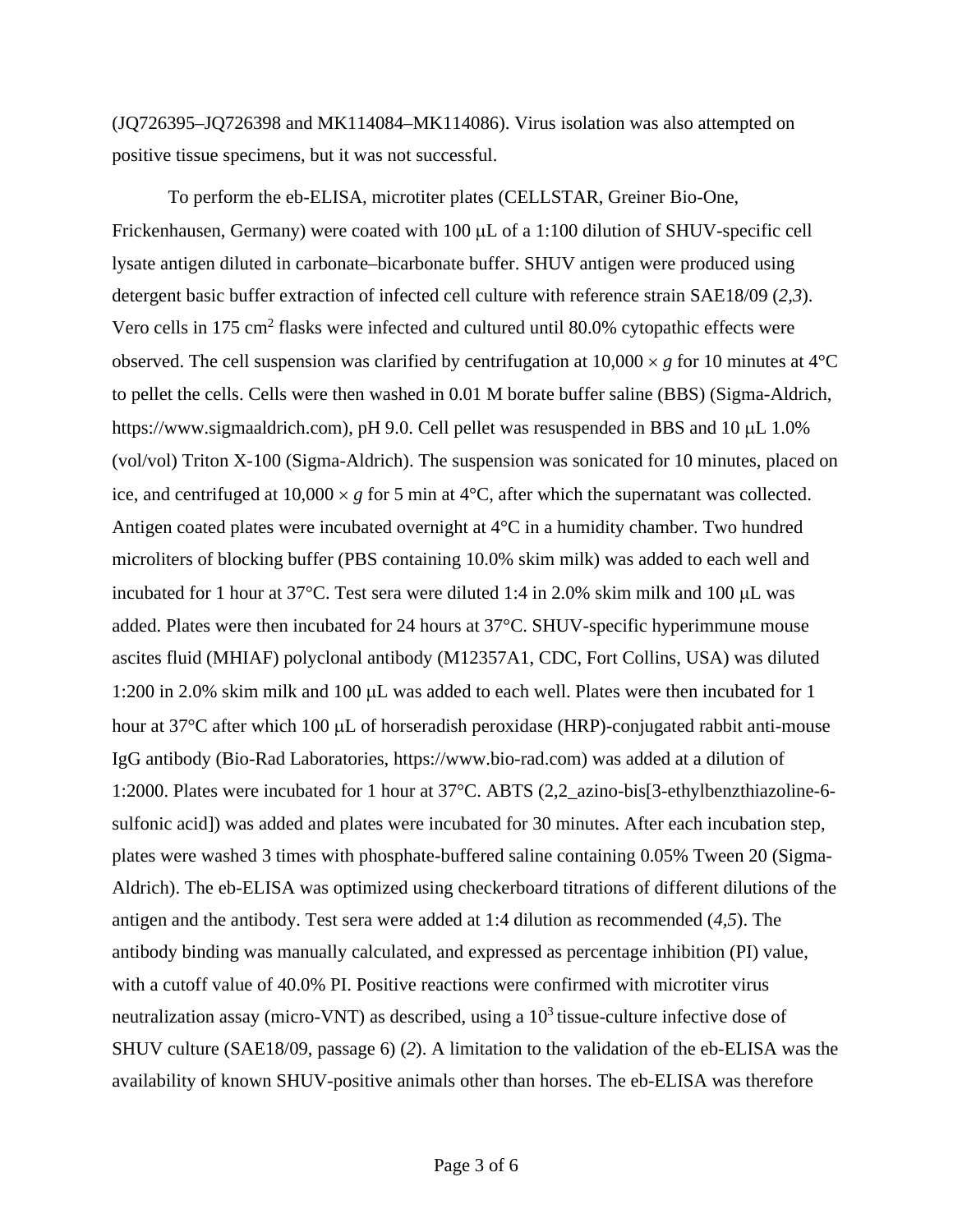optimized and validated using horse sera. Results of this study allows for further validation of the assay using wildlife sera.

## **References**

- 1. van Eeden C, Zaayman D, Venter M. A sensitive nested real-time RT-PCR for the detection of Shuni virus. J Virol Methods. 2014;195:100–5.
- 2. van Eeden C, Swanepoel R, Venter M. Antibodies against West Nile and Shuni viruses in veterinarians, South Africa. Emerg Infect Dis. 2014;20:1409–11.
- 3. Ksiazek TG, West CP, Rollin PE, Jahrling PB, Peters CJ. ELISA for the detection of antibodies to Ebola viruses. J Infect Dis. 1999;179(Suppl 1):S192–8.
- 4. Blitvich BJ, Marlenee NL, Hall RA, Calisher CH, Bowen RA, Roehrig JT, et al. Epitope-blocking enzyme-linked immunosorbent assays for the detection of serum antibodies to West Nile virus in multiple avian species. J Clin Microbiol. 2003;41:1041–7.
- 5. Blitvich BJ, Bowen RA, Marlenee NL, Hall RA, Bunning ML, Beaty BJ. Epitope-blocking enzymelinked immunosorbent assays for detection of West Nile virus antibodies in domestic mammals. J Clin Microbiol. 2003;41:2676–9.

| Appendix Table. Summary of the TagMan Simbu/orthubunyavirus genus specific real-time RT-PCR assay showing the cycle |  |
|---------------------------------------------------------------------------------------------------------------------|--|
| threshold values, mean, and standard deviation.                                                                     |  |

| <b>Dilution</b> | Ct values (in triplicate) |       |       | Mean  | Standard deviation |
|-----------------|---------------------------|-------|-------|-------|--------------------|
| 10 <sup>0</sup> | 16.97                     | 18.28 | 17.26 | 17.50 | 0.69               |
| $10^{-1}$       | 20.96                     | 20.94 | 20.82 | 20.91 | 0.08               |
| $10^{-2}$       | 24.65                     | 24.83 | 24.8  | 24.76 | 0.10               |
| $10^{-3}$       | 28.54                     | 28.58 | 28.65 | 28.59 | 0.56               |
| $10^{-4}$       | 32.35                     | 32.2  | 31.1  | 31.88 | 0.69               |
| $10^{-5}$       | 36.57                     | 36.17 | 36.21 | 36.32 | 0.22               |
| $10^{-6}$       | 40.16                     | 40.08 | 40.11 | 40.12 | 0.06               |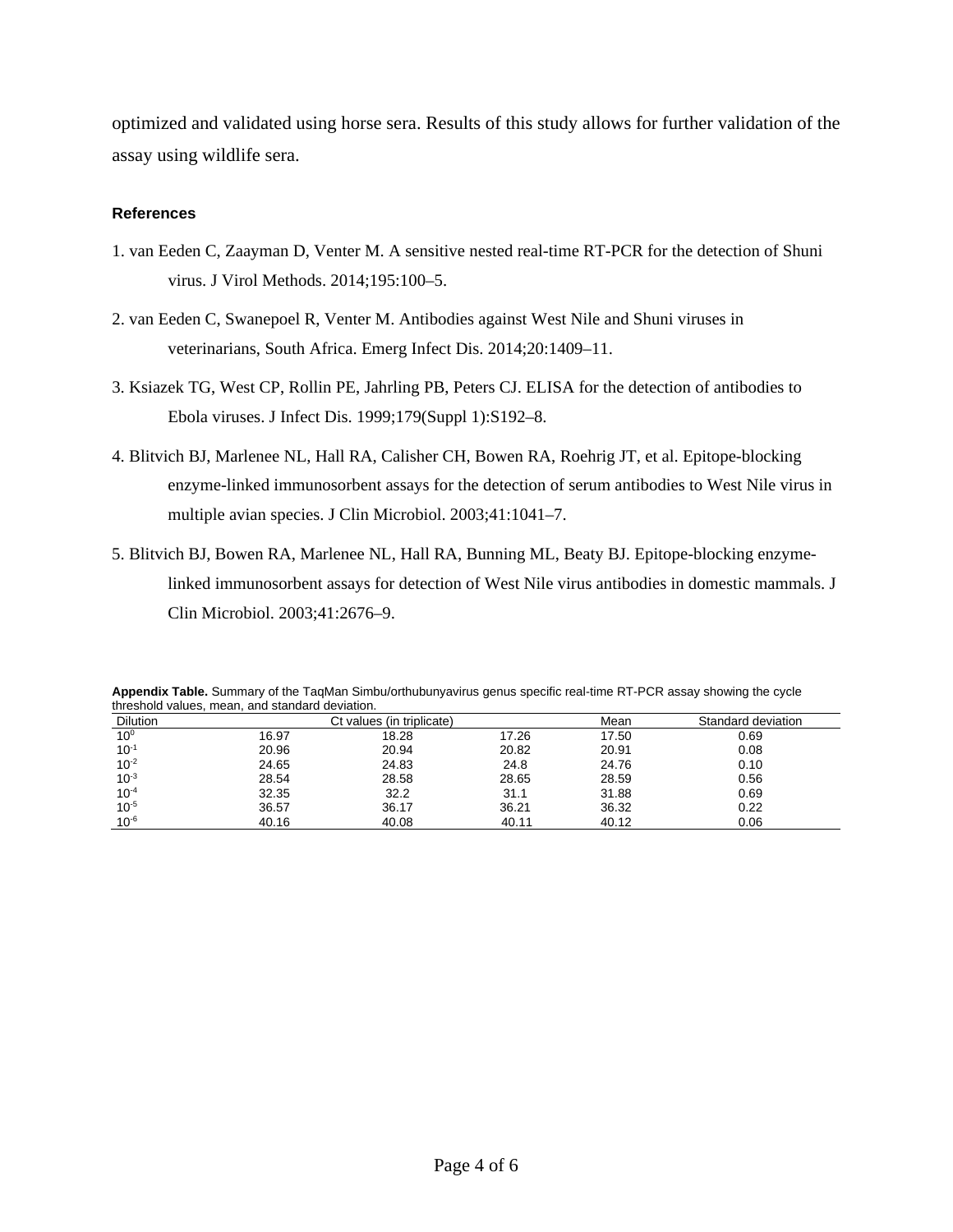

**Appendix Figure 1.** Map illustrating Shuni virus infections detected in wildlife, non-equine domestic animals and birds in South Africa from 2010 to 2018.



**Appendix Figure 2.** Seasonality of Shuni virus in wildlife and domestic animals during 2010–2018 in South Africa. Light gray bars indicate RT-PCR positives; line graph indicates samples submitted.